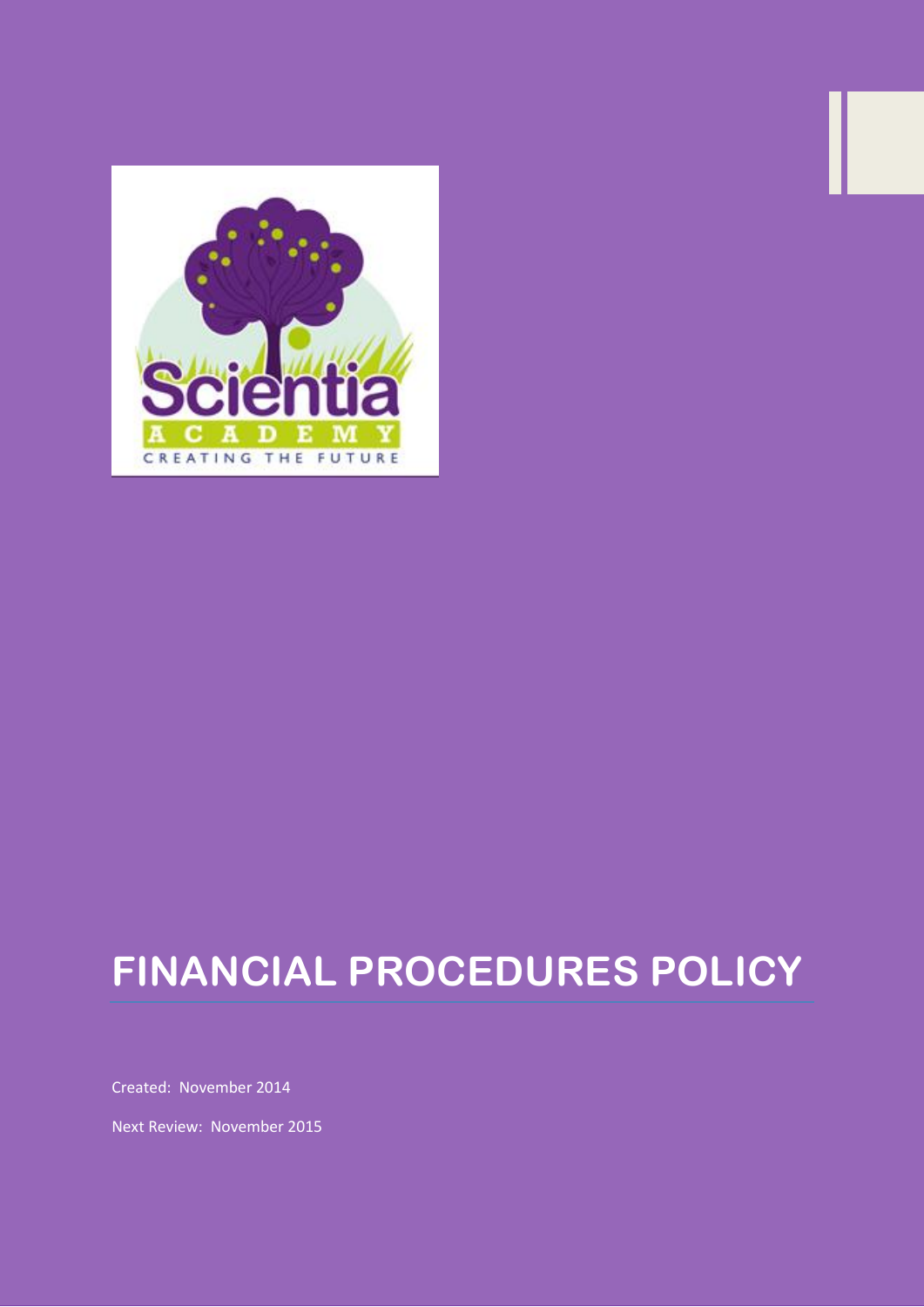## **Scientia Academy**

## **FINANCIAL PROCEDURES POLICY**

**Created: November 2014** 

**Approved by Governors:**

**Date** 

**Next Review: November 2015**

**Signed\_\_\_\_\_\_\_\_\_\_\_\_\_\_\_\_\_\_\_\_\_\_\_\_\_\_\_\_ Chair of Governors Date\_\_\_\_\_\_\_\_\_\_\_\_\_\_**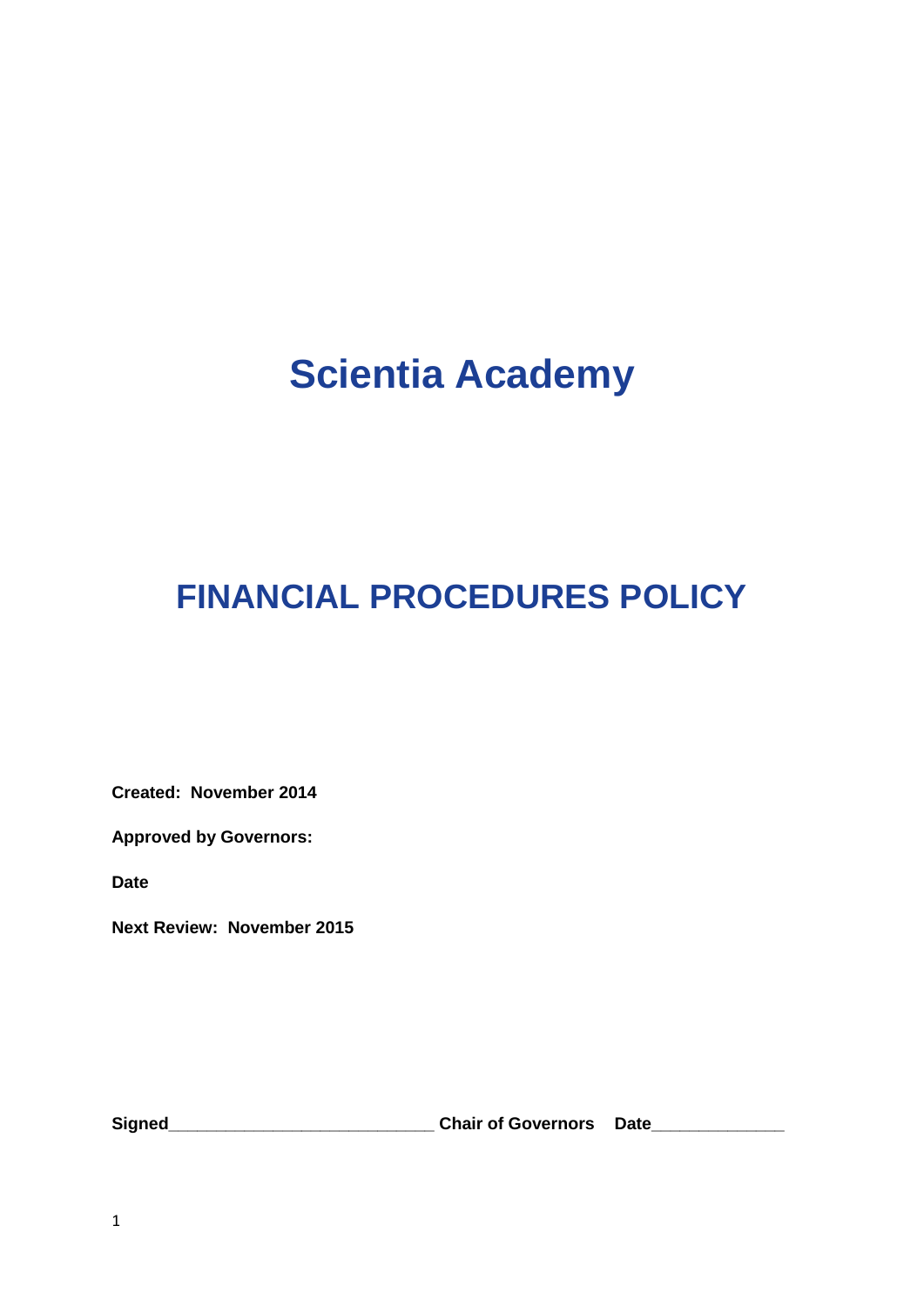## **CONTENTS**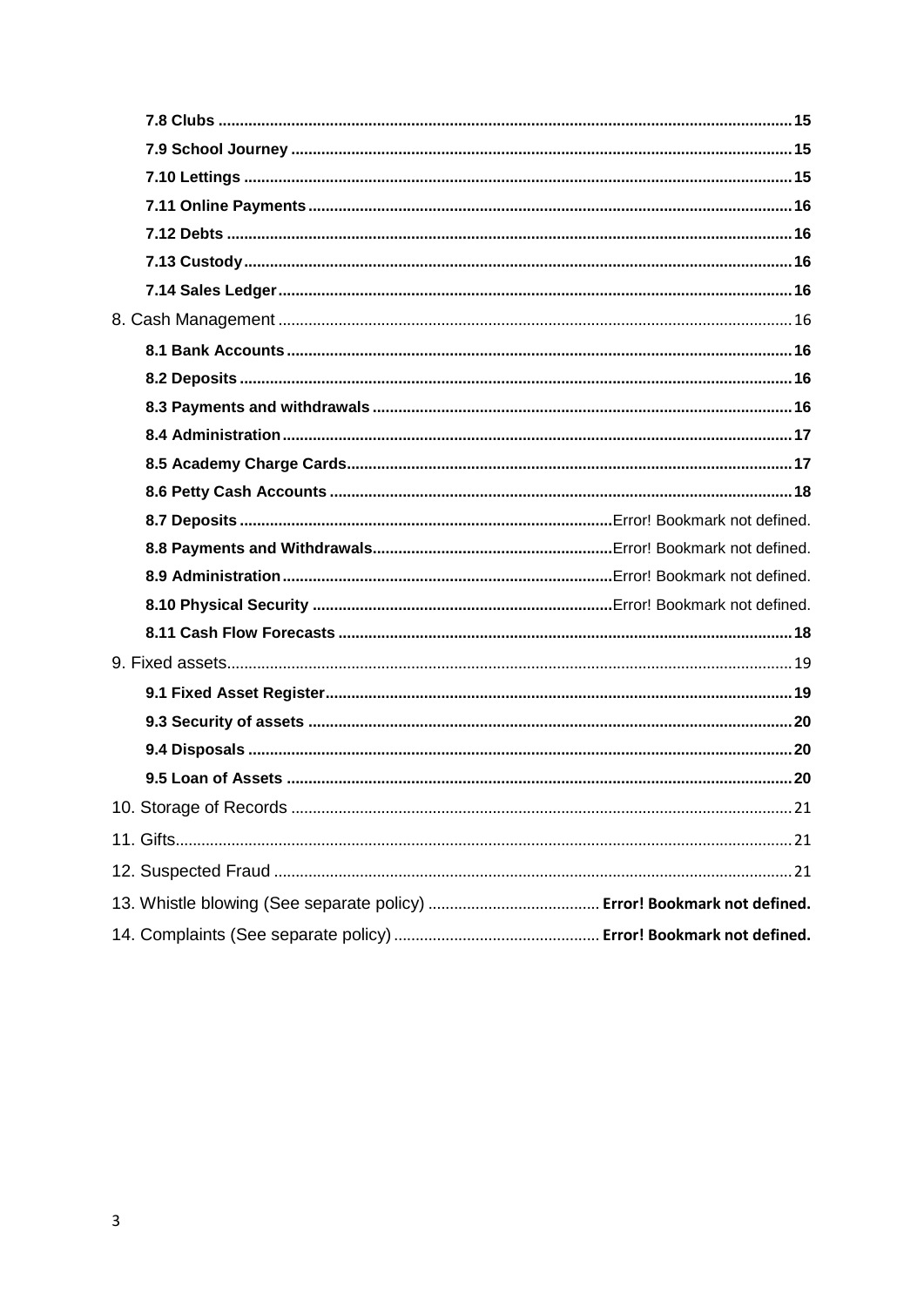## <span id="page-4-0"></span>**1.Introduction**

The purpose of this manual is to ensure that the academy maintains and develops systems of financial control which conform to the requirements of propriety, efficiency and regularity. It is essential that these systems operate properly to meet the requirements of the Funding Agreement with the Education Funding Agency (EFA).

The academy must comply with the principles of financial control outlined in the Academies Financial Handbook published by the EFA. This manual expands on that and provides detailed information on the academy's accounting procedures and system and should be read by all staff involved with financial systems in conjunction with the Scheme of Delegation of Financial Powers.

## <span id="page-4-1"></span>**2. Register of Interests**

It is important for anyone involved in spending public money to demonstrate that they do not benefit personally from the decisions they make. To avoid any misunderstanding that might arise all academy governors and staff with significant financial or spending powers are required to declare any financial interests they have in companies or individuals from whom the academy may purchase goods or services. The register is open to public inspection.

The register should include all business interests such as directorships, share holdings or other appointments of influence within any business or organisation which may have dealings with the academy. The disclosures should also include business interests of relatives such as a parent or spouse or business partner where influence could be exerted over a governor or a member of staff by that person.

The existence of a register of business interests does not, of course, detract from the duties of governors and staff to declare interests whenever they are relevant to matters being discussed by the governing body or a committee. Where an interest has been declared, governors and staff should not attend that part of any committee or other meeting.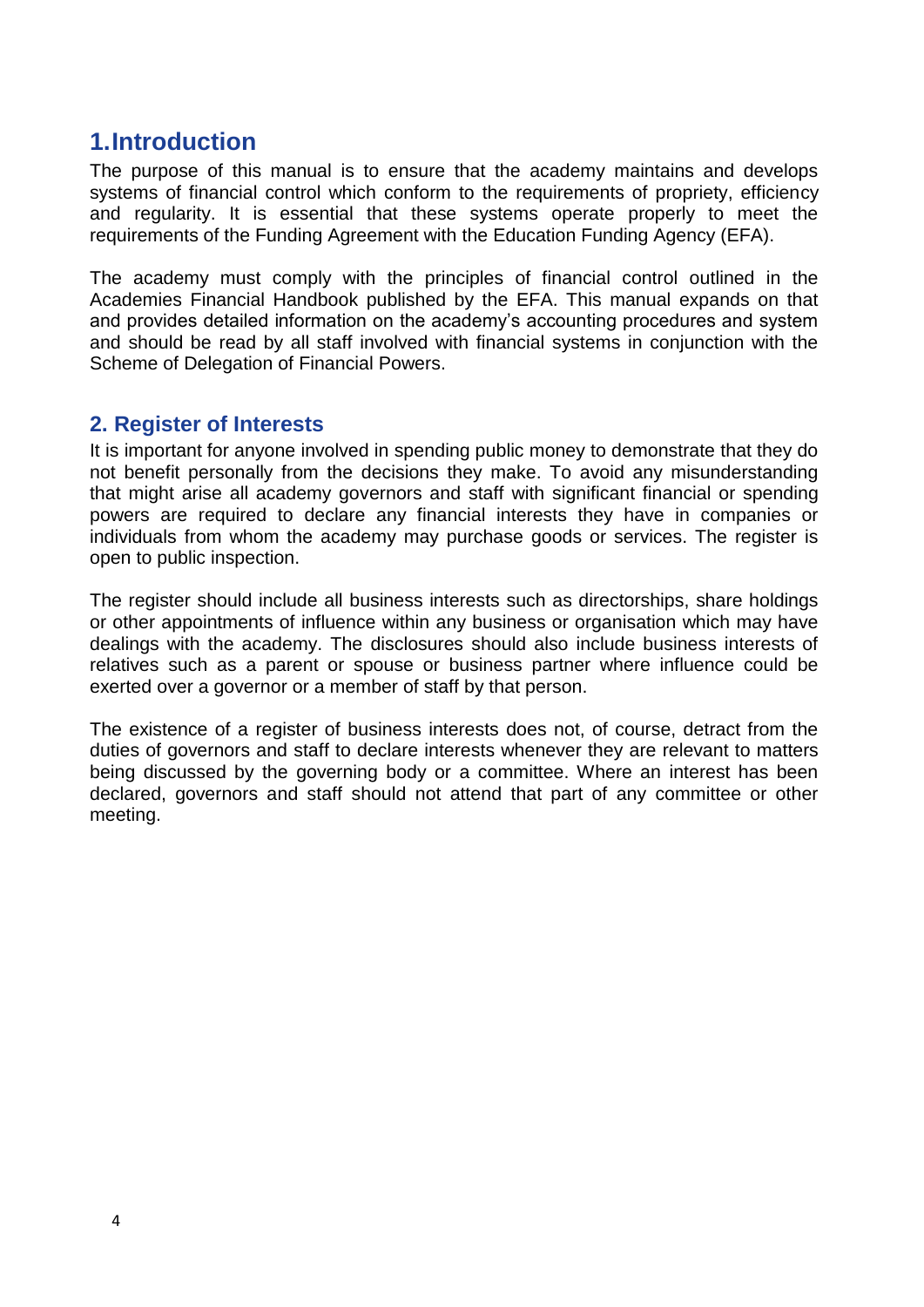## <span id="page-5-0"></span>**3. Accounting system**

All the financial transactions of the academy must be recorded on the Financial Management System. The current financial system is Civica Corero. The finance system consists of:-



#### <span id="page-5-1"></span>**3.1 System Access**

Entry to the Financial Management System is password restricted. Access to the component parts of the system can also be restricted and the Business Manager is responsible for setting access levels for all members of staff using the system.

#### <span id="page-5-2"></span>**3.2 Back-up Procedures**

The Business Manager is responsible for ensuring that there are effective back up procedures for the system. Incremental updates are backed up remotely each night and rolled up at the end of the month so a full back-up can be mirrored onto tape and held for 7 years remotely.

The Business Manager should also prepare a disaster recovery plan in the event of loss of accounting facilities or financial data. This should link in with the annual assessment made by governors of the major risks to which the academy is exposed and the systems that have been put in place to mitigate those risks.

#### <span id="page-5-3"></span>**3.3 Transaction Processing**

All transactions input to the accounting system must be authorised in accordance with the procedures specified in this manual. The detailed procedures for the operation of the bank account, payroll, the purchase ledger and the sales ledger are included in the following sections of the manual

#### <span id="page-5-4"></span>**3.4 Transaction Reports**

The Business Manager will obtain and review system reports to ensure that only regular transactions are posted to the accounting system. The report obtained and reviewed will include: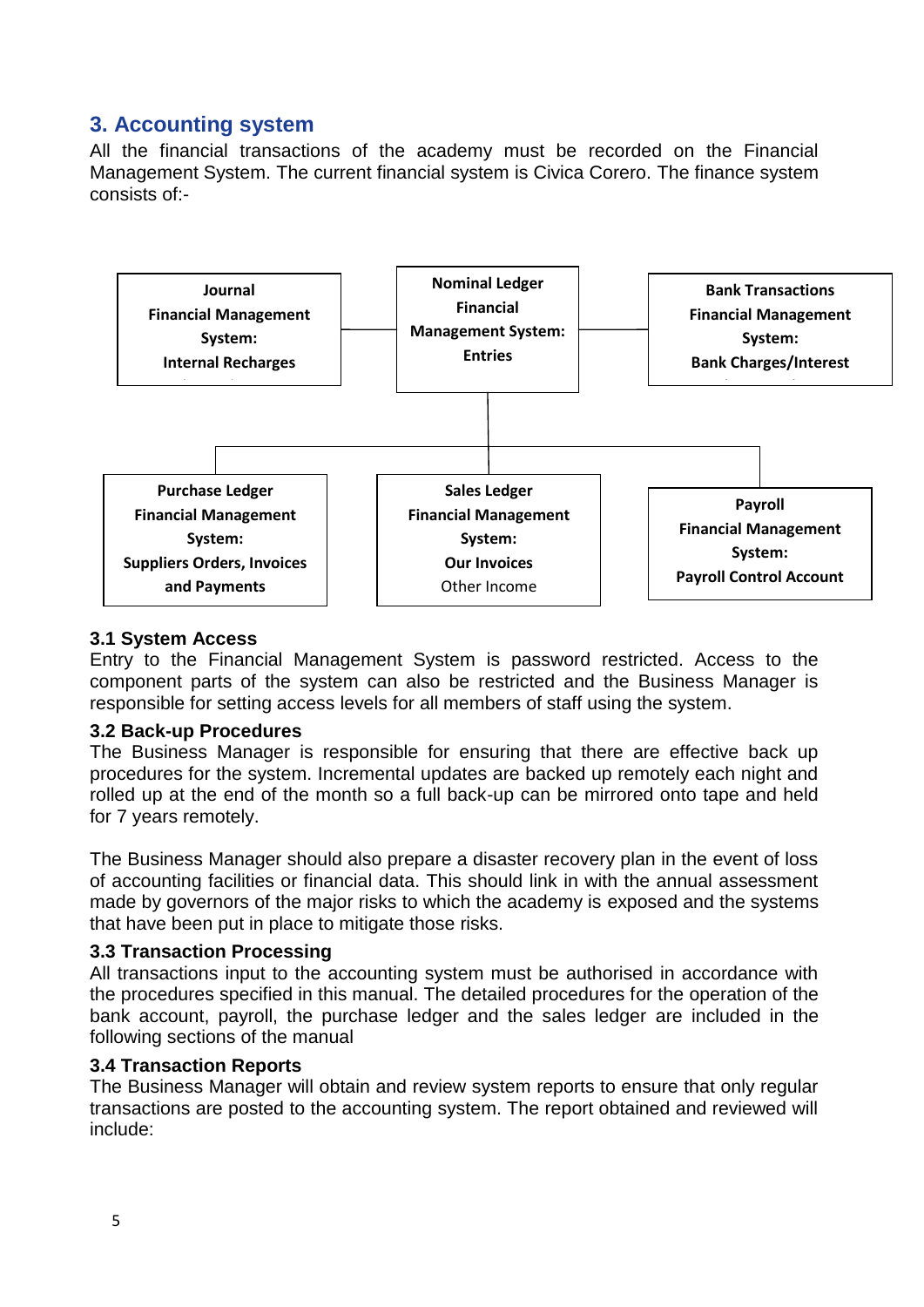- the weekly audit trail reports;
- payroll, purchase ledger and sales ledger reports
- management accounts summarising expenditure and income against budget

#### <span id="page-6-0"></span>**3.5 Reconciliations**

The Business Manager is responsible for ensuring the following reconciliations are performed each month, and that any reconciling or balancing amounts are cleared:

- sales ledger control account;
- purchase ledger control account;
- payroll control account;
- bank balance per the nominal ledger to the bank statement
- Balance Sheet reconciled
- VAT reconciliation and all other reports required by the MATS

The Academies Principal/Executive Director will review and sign all reconciliations as evidence of this review which should then be checked by the Responsible Officer and the Accounting Officer.

## <span id="page-6-1"></span>**4. Financial planning**

The academy in consultation with the MAT prepares both medium term and short-term financial plans. The medium term financial plan is prepared as part of the development planning process. The development plan indicates how the academy's educational and other objectives are going to be achieved within the expected level of resources over the next three years. The development plan provides the framework for the annual budget. The budget is a detailed statement of the expected resources available to the academy and the planned use of those resources for the following year. The development planning process and the budgetary process are described in more detail below.

#### <span id="page-6-2"></span>**4.1 Development Plan**

The development plan is concerned with the future aims and objectives of the academy and how they are to be achieved; that includes matching the academy's objectives and targets to the resources expected to be available. Plans will be kept flexible and simple – they are the "big picture" within which more detailed plans may be integrated.

Each year the Principal will propose in consultation with the MAT a planning cycle and timetable to the governing body which allows for:

- a review of past activities, aims and objectives "did we get it right?"
- definition or redefinition of aims and objectives "are the aims still relevant?"
- development of the plan and associated budgets "how do we go forward?"
- implementation, monitoring and review of the plan "who needs to do what by when to make the plan work and keep it on course" and
- feedback into the next planning cycle "what worked successfully and how can we improve?"

The timetable will specify the deadlines for the completion of each of the key stages described above. Lead responsibility for the completion of each of the stages will be assigned by the Principal.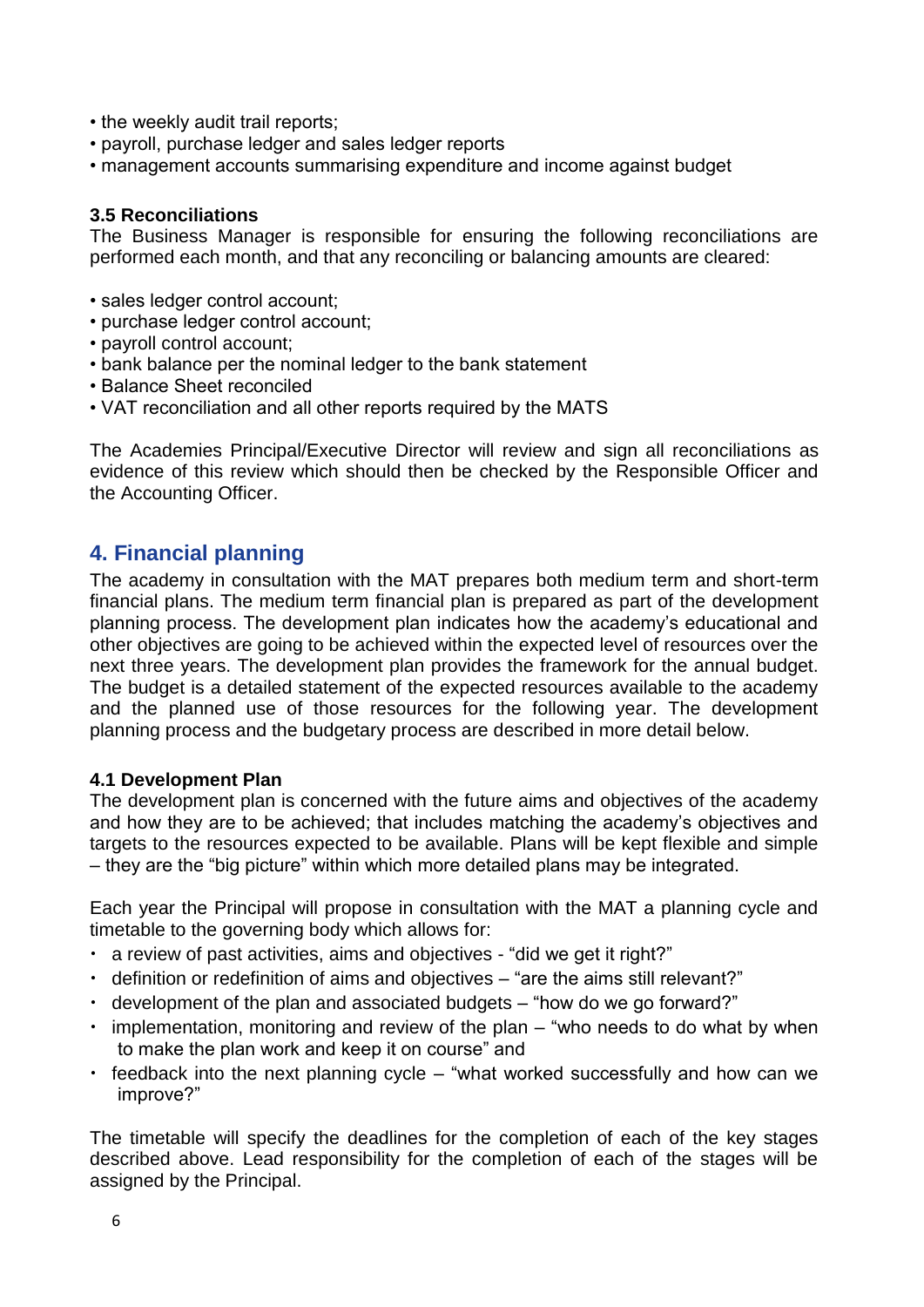The completed development plan will include detailed objectives for the coming academic year and outline objectives for the following two years. The plan should also include the estimated resource costs, both capital and revenue, associated with each objective and success criteria against which achievement can be measured.

For each objective the lead responsibility for ensuring progress is made towards the objective will be assigned to an academy manager. The responsible manager should monitor performance against the defined success criteria throughout the year and report to the senior management team on a quarterly basis. The senior management team will report to the governing body if there is a significant divergence from the agreed plan and will recommend an appropriate course of action.

#### <span id="page-7-0"></span>**4.2 Annual Budget**

The Business Manager is responsible for preparing and obtaining approval for the annual budget. The budget must be approved by the Principal/Executive Director, Finance Committee, Governing body and the MAT.

The approved budget must be submitted to the EFA by the 28<sup>th</sup> of September each year and the Business Manager and Principal are responsible for establishing a timetable which allows sufficient time for the approval process and ensures that the submission date is met.

The annual budget will reflect the best estimate of the resources available to the academy for the forthcoming year and will detail how those resources are to be utilised. There should be a clear link between the development plan objectives and the budgeted utilisation of resources.

The budgetary planning process will incorporate the following elements:

- forecasts of the likely number of pupils to estimate the amount of EFA grant receivable;
- review of other income sources available to the academy to assess likely level of receipts;
- review of past performance against budgets to promote an understanding of the academy cost base;
- identification of potential efficiency savings and
- review of the main expenditure headings in light of the development plan objectives and the expected variations in cost e.g. pay increases, inflation and other anticipated changes.

#### <span id="page-7-1"></span>**4.3 Balancing the Budget**

Comparison of estimated income and expenditure will identify any potential surplus or shortfall in funding. If shortfalls are identified, opportunities to increase income should be explored and expenditure headings will need to be reviewed for areas where cuts can be made. This may entail prioritising tasks and deferring projects until more funding is available. Plans and budgets will need to be revised until income and expenditure are in balance. If a potential surplus is identified, this may be held back as a contingency or alternatively allocated to areas of need.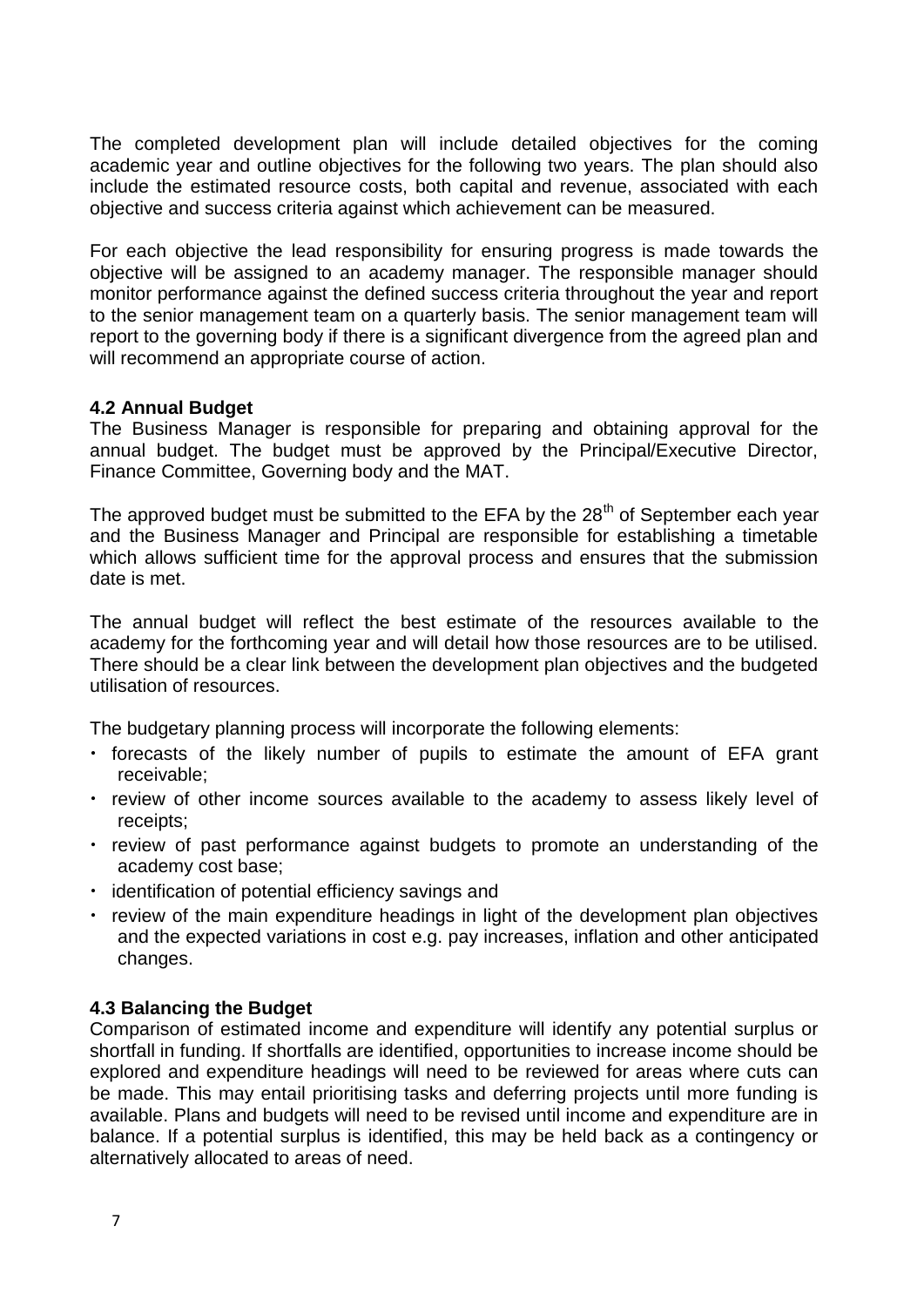#### <span id="page-8-0"></span>**4.4 Finalising the Budget**

A draft budget should be prepared by the Business Manager for approval by the Principal, Executive Director, the Finance Committee and the Governing Body. The budget should be communicated to all staff with responsibility for departmental budgets so that everyone is aware of the overall budgetary constraints.

The budget should be accompanied by a statement of assumptions and hierarchy of priorities so that if circumstances change, it is easier for all concerned to take remedial action. The budget should be seen as a working document which may need revising throughout the year as circumstances change.

#### <span id="page-8-1"></span>**4.5 Monitoring and Review**

Monthly reports will be prepared by the Business Manager. The reports will detail actual income and expenditure against budget both for budget holders and at a summary level for the Principal and the Finance Committee. Any potential overspend against the budget must in the first instance be discussed with the Business Manager.

The monitoring process should be effective and timely in highlighting variances in the budget so that differences can be investigated and action taken where appropriate. If a budget overspend is forecast it may be appropriate to vire money from another budget or from the contingency..

## <span id="page-8-2"></span>**5. Payroll**

The main elements of the payroll system are:

- staff appointments;
- payroll administration and
- payments

#### <span id="page-8-3"></span>**5.1 Staff Appointments**

The governing body has approved a staffing structure for the academy. Changes can only be made to this structure with the approval of the Finance Committee who must ensure that adequate budgetary provision exists for the proposed changes.

The Principal has authority to appoint staff within the authorised establishment except for the Senior Leadership positions whose appointment must follow consultation with the Executive Director. The Principal is appointed in consultation with the MAT. The Business Manager must maintain personnel files for all members of staff which include contracts of employment. All personnel changes must be notified to the school business manager.

#### <span id="page-8-4"></span>**5.2 Payroll Administration**

The academy payroll is being processed by an outsourced consultancy company trading as Strictly Education for the financial year ending September 2013. Master personnel records are held on the SIMS, and HCSS software packages, access to which are password controlled. Password control procedures and backup arrangements are described in section two of this policy. The master record on the packages contain:-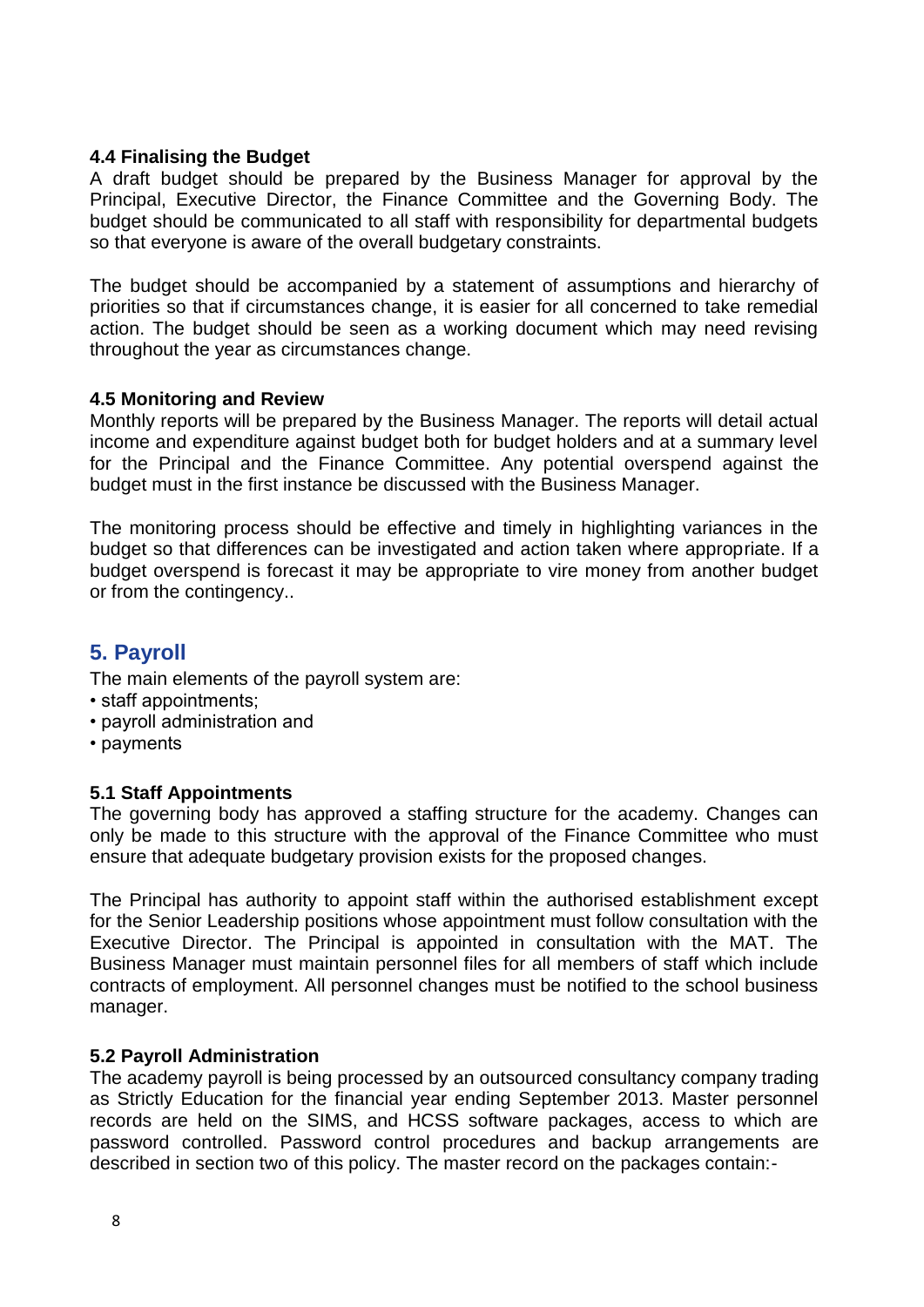- pay scale
- duty information & hours
- bank account details;
- taxation status;
- personal details and
- any deductions or allowances payable

Changes to contracts, including details of any new appointments, terminations, contract changes or additional payments are prepared by the Business Manager and must be authorised by the Principal before being submitted to the payroll provider.

New staff can only be added to the payroll with the express authorisation of the Principal. New staff must complete all relevant payroll documents issued by the school office or Business Manager. Failure to do this may result in non payment of salary. In these circumstances, the salary payment may not be made until the next payroll run in the following month.

The Admin Assistant must complete the monthly staff return which provides details for any sickness and other absences to the 31st of each month to the payroll provider so any necessary adjustments can be made to pay.

Overtime claims must be submitted to the Admin Assistant for checking and coding on the last working day of the month. Payments for teachers must be authorised by Principal prior to submission. Payments for Teaching Assistants and other support staff must be authorised by the Business Manager prior to submission.

#### <span id="page-9-0"></span>**5.3 Payments**

After the payroll has been processed but before payments are dispatched a print of salary payments by individual and showing the amount payable in total must be provided so it can be reviewed by the Business manager. This should be reviewed against the previous month's gross salary payments to check adjustments have been made for new appointments, resignations, pay increases and to ensure that no payments have been added for non school staff. The print-out must be reviewed and authorised together with authority to release payment by the Business manager and the Principal.

Once approved, Strictly Education the external payroll provider will process all payments via BACS and provide pay slips for staff. Deductions will be made for tax, national insurance, pensions and any child-care vouchers or bike scheme payments due.

After the payroll has been processed the salary information will be added to the Financial Management System and a monthly check run on the budget vs actual. Discrepancies identified will be investigated. On an annual basis the Business manager must check for each member of staff that the gross pay per the payroll system agrees to the contract of employment held on the personnel file in the Principal's office.

#### <span id="page-9-1"></span>**6. Non Central Purchasing**

The academy wants to achieve the best value for money from all our purchases. This means they want to get what they need in the correct quality, quantity and time at the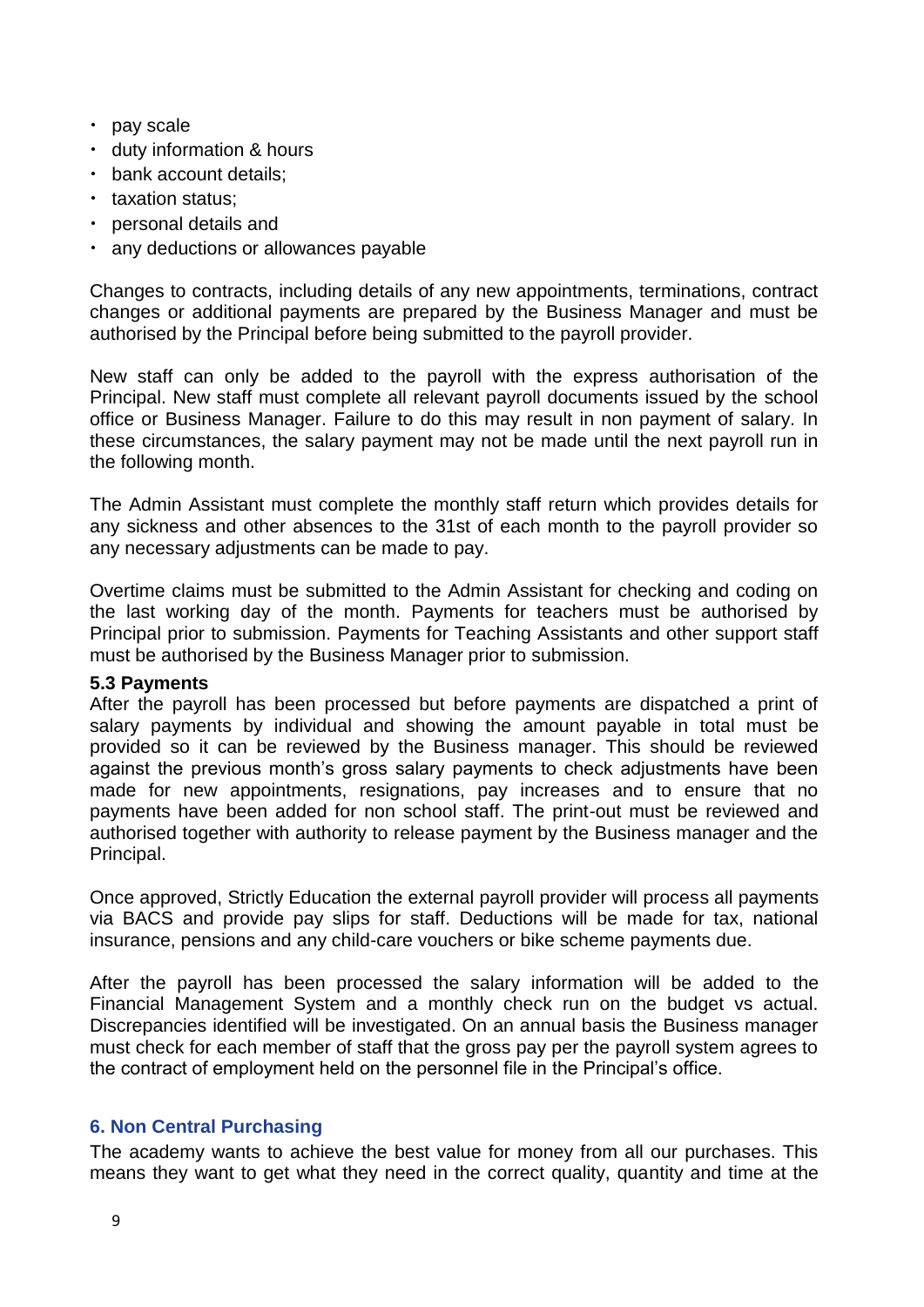best price possible. A large proportion of their purchases will be paid for with public funds and they need to maintain the integrity of these funds by following the general Principals of:

- **Probity,** it must be demonstrable that there is no corruption or private gain involved in the contractual relationships of the academy;
- **Accountability,** the academy is publicly accountable for its expenditure and the conduct of its affairs;
- **Fairness,** that all those dealt with by the academy are dealt with on a fair and equitable basis.

#### <span id="page-10-0"></span>**6.1 Routine Purchasing**

Budget holders will be informed of the budget available to them at the start of the academic year. It is the responsibility of the budget holder to manage the budget and to ensure that the funds available are not overspent. A print detailing actual expenditure against budget will be supplied to each budget holder after the accounts have been closed for each month.

In the first instance a supplier should be chosen from the list of approved suppliers maintained by the school office. A quote or price should be obtained before any order is placed, except in the case of maintenance calls where the duration and final cost is unknown at the time of call out. If the budget holder considers that better value for money can be obtained by ordering from a supplier not on the approved supplier list, i.e. a better price is found on the internet, this must be discussed with the Admin Assistant or Business Manager so the school charge card can be used to make the payment or a new supplier set up on the Financial Management System.

All orders must be made, or confirmed, in writing using an official approved purchase order raised on the Financial Management System. Purchase order requests and resource order forms will be available from the school office.

The Administration Officer must make appropriate arrangements for the delivery of goods to the academy. On receipt a thorough check of the goods received must be made against the goods received note (GRN) and a record made of any discrepancies between the goods delivered and the GRN. This should be raised immediately with the supplier by the Administration Officer . If any goods are rejected or returned to the supplier because they are not as ordered or are of sub-standard quality, the Business Manager should be notified. The Administration Officer will keep a central record of all goods returned to suppliers.

All invoices should be sent to the Administration Officer. The Admin Officer will attach the purchase order and GRN and stamp the invoices to confirm the following checks have been made:-

- invoice arithmetically correct;
- goods/ services received;
- goods/services as ordered;
- prices correct and
- VAT treated correctly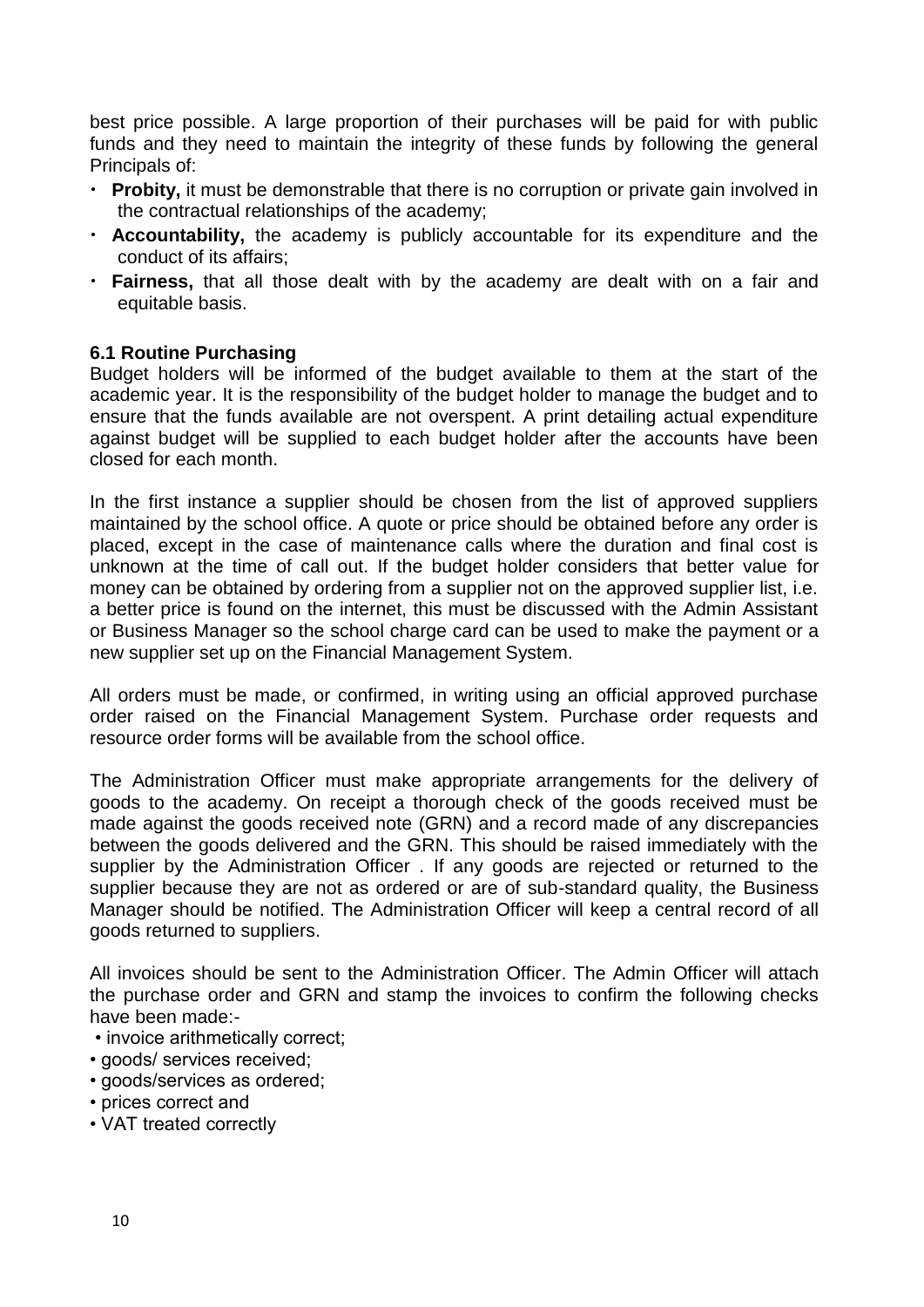At the end of every week the Admin Officer will provide the Business Manager with all the checked invoices and supporting documentation, with the payment authorisation form attached, ready to be entered onto the purchase ledger.

The Business Manager or appointed member of staff will then input details of payments to be made to the purchase ledger and generate the cheques or BACs payments required, checking that sufficient funds are available before releasing payment. The cheques or BACs payments (with the associated paperwork) must be authorised by two of the nominated cheque signatories.

#### <span id="page-11-0"></span>**6.2 Orders over £5,000 but less than £25,000**

At least three written quotations should be obtained for all orders between £5,000 and £25,000 to identify the best source of the goods/services. Written details of quotations obtained should be prepared and retained by budget holders for audit purposes. Telephone quotes are acceptable if these are evidenced and faxed confirmation of quotes has been received before a purchase decision is made. Purchases and contracts of between £10,000 and £25,000 will be disclosed to the Finance Committee.

#### <span id="page-11-1"></span>**6.3 Orders over £25,000**

All goods/services ordered with a value over £25,000, or for a series of contracts which in total exceed £25,000 must be subject to formal tendering procedures. For purchases that may fall under EU procurement rules current regulations must be complied with.

#### <span id="page-11-2"></span>**6.4 Forms of Tenders**

There are three forms of tender procedure: open, restricted and negotiated and the circumstances in which each procedure should be used are described below.

- 1) **Open Tender:** This is where all potential suppliers are invited to tender. The budget holder must discuss and agree with the Business Manager how best to advertise for suppliers e.g. general press, trade journals or to identify all potential suppliers and contact directly if practical. This is the preferred method of tendering, as it is most conducive to competition and the propriety of public funds.
- 2) **Restricted Tender:** This is where suppliers are specifically invited to tender. Restricted tenders are appropriate where:
- there is a need to maintain a balance between the contract value and administrative costs
- a large number of suppliers would come forward or because the nature of the goods are such that only specific suppliers can be expected to supply the academy's requirements
- the cost of publicity and advertising are likely to outweigh the potential benefits of open tendering.
- 3) **Negotiated Tender:** The terms of the contract may be negotiated with one or more chosen suppliers. This is appropriate in specific circumstances:
	- the above methods have resulted in either no or unacceptable tenders
	- only one or very few suppliers are available
	- extreme urgency exists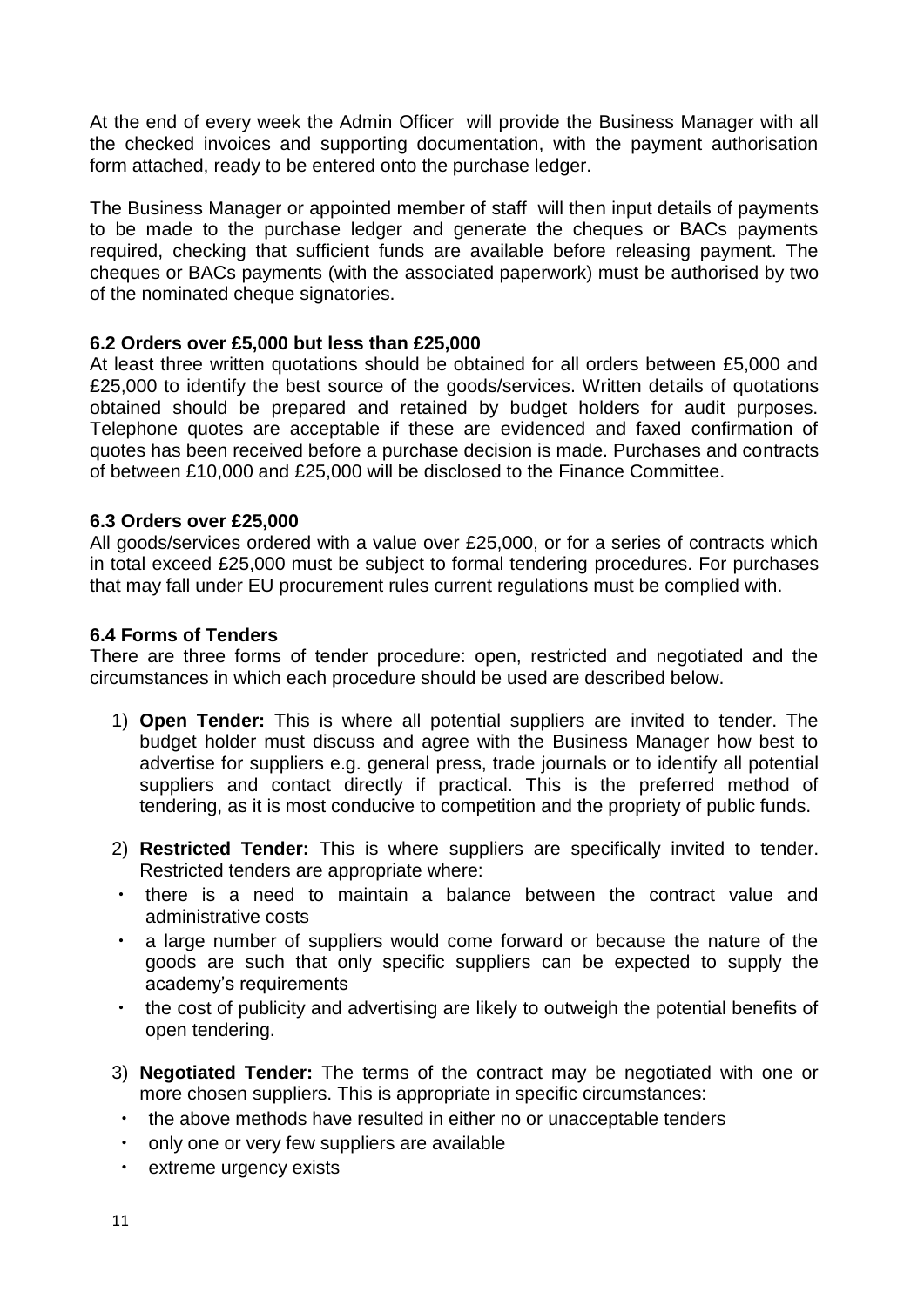additional deliveries by the existing supplier are justified

#### <span id="page-12-0"></span>**6.5 Preparation for Tender**

Full consideration should be given to:

- the objective of the project
- overall requirements
- technical skills required
- after sales service requirements
- form of contract

It may be useful after all requirements have been established to rank requirements (e.g. mandatory, desirable and additional) and award marks to suppliers on fulfilment of these requirements to help reach an overall decision.

#### <span id="page-12-1"></span>**6.6 Invitation to Tender**

If a restricted tender is to be used then an invitation to tender must be issued. If an open tender is used an invitation to tender may be issued in response to an initial enquiry. An invitation to tender should include the following:

- introduction/background to the project;
- scope and objectives of the project;
- technical requirements;
- implementation of the project;
- terms and conditions of tender and
- form of response

#### **6.7 Aspects to Consider**

#### Financial

- Like should be compared with like and if a lower price means a reduced service or lower quality this must be borne in mind when reaching a decision.
- Care should be taken to ensure that the tender price is the total price and that there are no hidden or extra costs.
- Is there scope for negotiation?

#### Technical/Suitability

- Qualifications of the contractor
- Relevant experience of the contractor
- Descriptions of technical and service facilities
- Certificates of quality/conformity with standards
- Quality control procedures
- Details of previous sales and references from past customers.

#### Other Considerations

- Pre sales demonstrations
- After sales service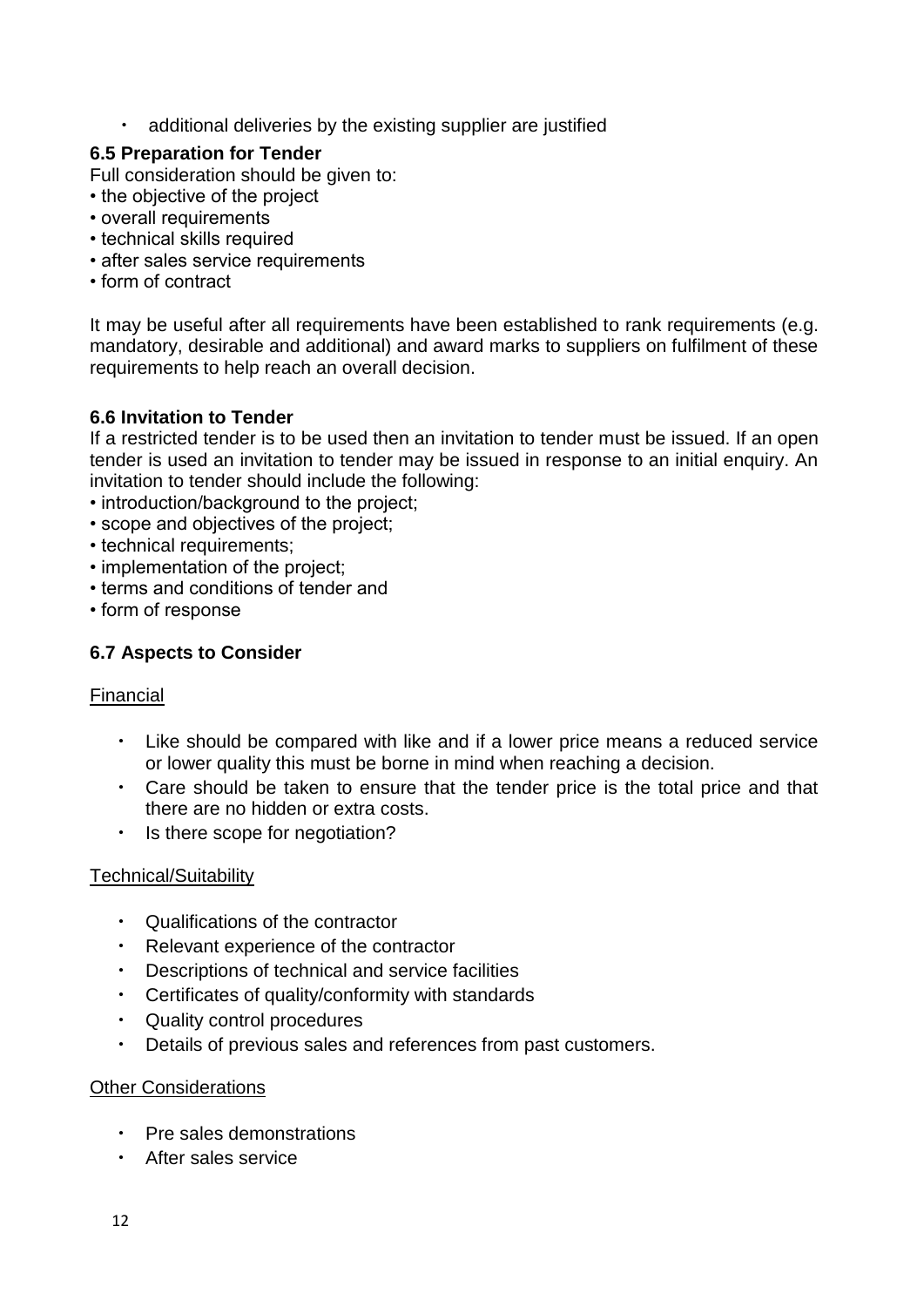• Financial status of supplier. Suppliers in financial difficulty may have problems completing contracts and in the provision of after sales service. It may be appropriate to have an accountant or similarly qualified person examine audited accounts etc.

#### <span id="page-13-0"></span>**6.8 Tender Acceptance Procedures**

The invitation to tender should state the date and time by which the completed tender document should be received by the academy. Tenders should be submitted in plain envelopes clearly marked to indicate they contain tender documents. The envelopes should be time and date stamped on receipt and stored in a secure place prior to tender opening. Tenders received after the submission deadline should not normally be accepted.

#### <span id="page-13-1"></span>**6.9Tender Opening Procedures**

All tenders submitted should be opened at the same time and the tender details should be recorded. Two persons should be present for the opening of tenders as follows:

For contracts over £25,000 - either the Business Manager or the Principal plus a member of the Finance Committee.

A separate record should be established to record the names of the firms submitting tenders and the amount tendered. This record must be signed by both people present at the tender opening.

#### <span id="page-13-2"></span>**6.10 Tendering Procedures**

The evaluation process should involve at least two people. Those involved should disclose all interests, business and otherwise, that might impact upon their objectivity. If there is a potential conflict of interest then that person must withdraw from the tendering process. Those involved in making a decision must take care not to accept gifts or hospitality from potential suppliers that could compromise or be seen to compromise their independence.

Full records should be kept of all criteria used for evaluation and for contracts over £25,000 a report should be prepared for the Finance Committee highlighting the relevant issues and recommending a decision. For contracts under £25,000 the decision and criteria should be reported to the Finance Committee. Where required by the conditions attached to a specific grant from the EFA, the department's approval must be obtained before the acceptance of a tender. The accepted tender should be the one that is economically most advantageous to the academy. All parties should then be informed of the decision.

## <span id="page-13-3"></span>**7. Income**

The main sources of income for the academy are the grants from the EFA and from sponsors (if applicable). The receipt of these sums is monitored directly by the Business Manager who is responsible for ensuring that all grants due to the academy are collected.

The academy also obtains income from: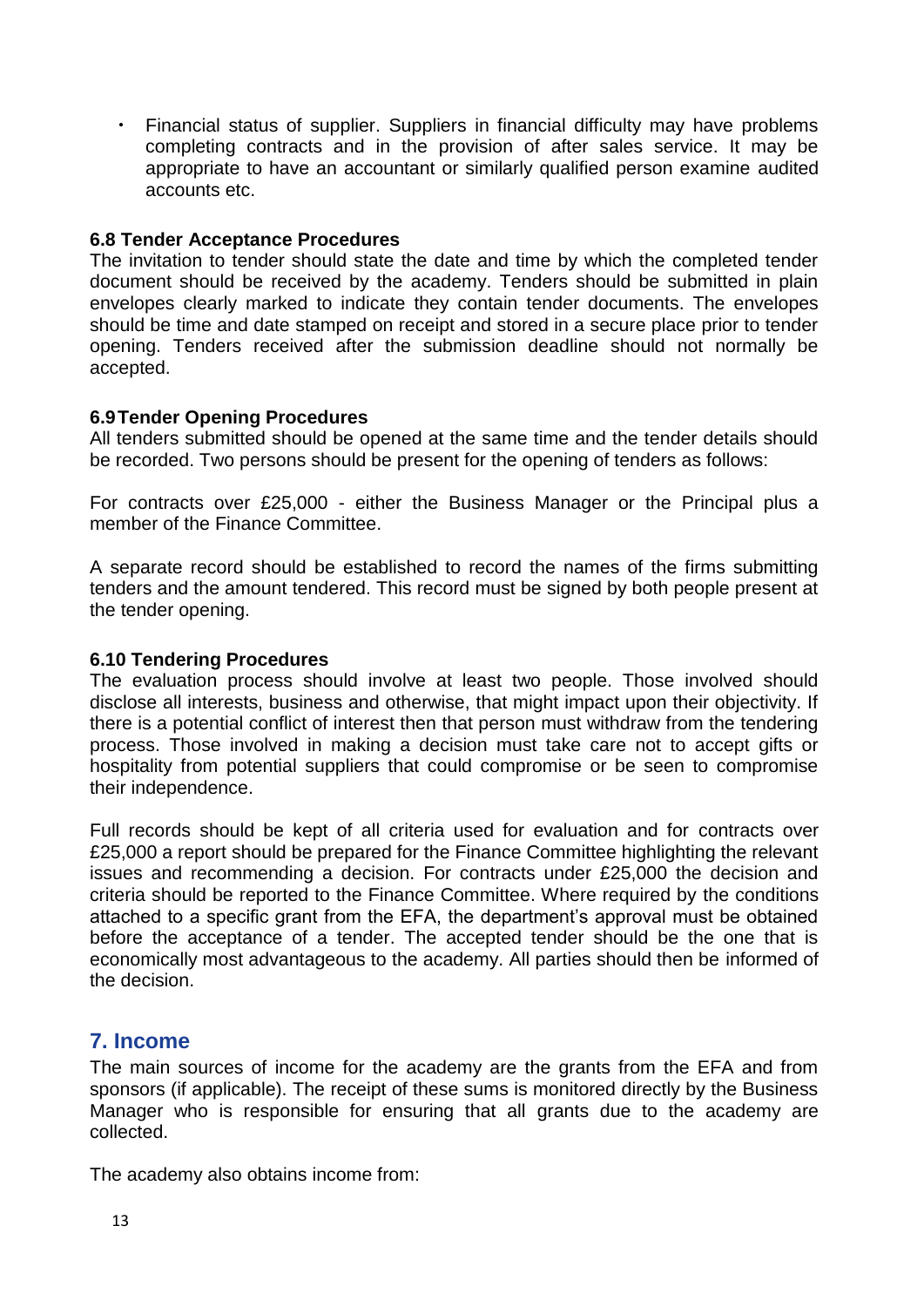- students, mainly for trips, dinner, uniform sales and after school clubs
- the public, mainly for lettings
- Other schools and organisations for consultancy services

#### <span id="page-14-0"></span>**7.1 Trips**

A lead teacher must be appointed for each trip to take responsibility for the organisation of the trip. The sum to be charged for the trip must be discussed and authorised by the Business Manager. The letter and permission slips will then be prepared by the Admin Officer and a record created of all the students going on the trip. Parents will be encouraged to make all payments using ParentPay or an equivalent system to reduce cash handling in the office..For payments made by cash the Admin Officer will record the payment as received and issue a receipt for the parent/student. The Admin Officer should maintain an up to date record for each student showing the amount paid and the amount outstanding. This record should be sent to the lead teacher on a weekly basis so they can chase up additional permission slips and payments.

#### <span id="page-14-1"></span>**7.2 Catering Income**

Parents should be encouraged to pay dinner money half termly in advance using ParentPay or an equivalent system to reduce cash handling in the office. Details should be sent out at the end of each half term detailing the balance on the dinner money account and detailing the amount to be paid for the coming term. Parents who struggle to pay half-termly may pay weekly but the Admin Assistant should question the parents further to assess whether they may be entitled to free school meals and support them with their application wherever possible.

The Admin Officer is responsible for checking, entering and banking any locally received dinner money. Anyone else receiving dinner money payments must ensure they are locked in the safe immediately. Dinner money should be checked and entered at least once each week. Receipts should be issued to confirm receipt of payment or account statements printed off when required. The banking must be checked and signed by the Business Manager weekly prior to filing. The Principal must be notified immediately of any discrepancies. Monthly reconciliation should take place.

#### <span id="page-14-2"></span>**7.3 Dinner Numbers Reconciliation**

Where academies meet the cost of catering appropriate reconciliations must take place. The Admin Officer will provide the kitchen with the daily numbers each day using the appropriate form. The weekly client recharge form from the kitchen must be crosschecked against the form for the week. Any discrepancy between the numbers provided and the number of meals taken must be investigated immediately to ensure all the children who are entitled to meals (free and paid) are taking them and that children not registered for meals are not taking them.

#### <span id="page-14-3"></span>**7.4 Free School Meals**

Free School meals can only be provided if there is an entitlement.

#### <span id="page-14-4"></span>**7.5 Dinner Money Arrears**

Individual pupil's arrears should not exceed 10 serving days or £16.00 (whichever is the greater) at any one time. Parents/guardians should be notified as soon as the arrears for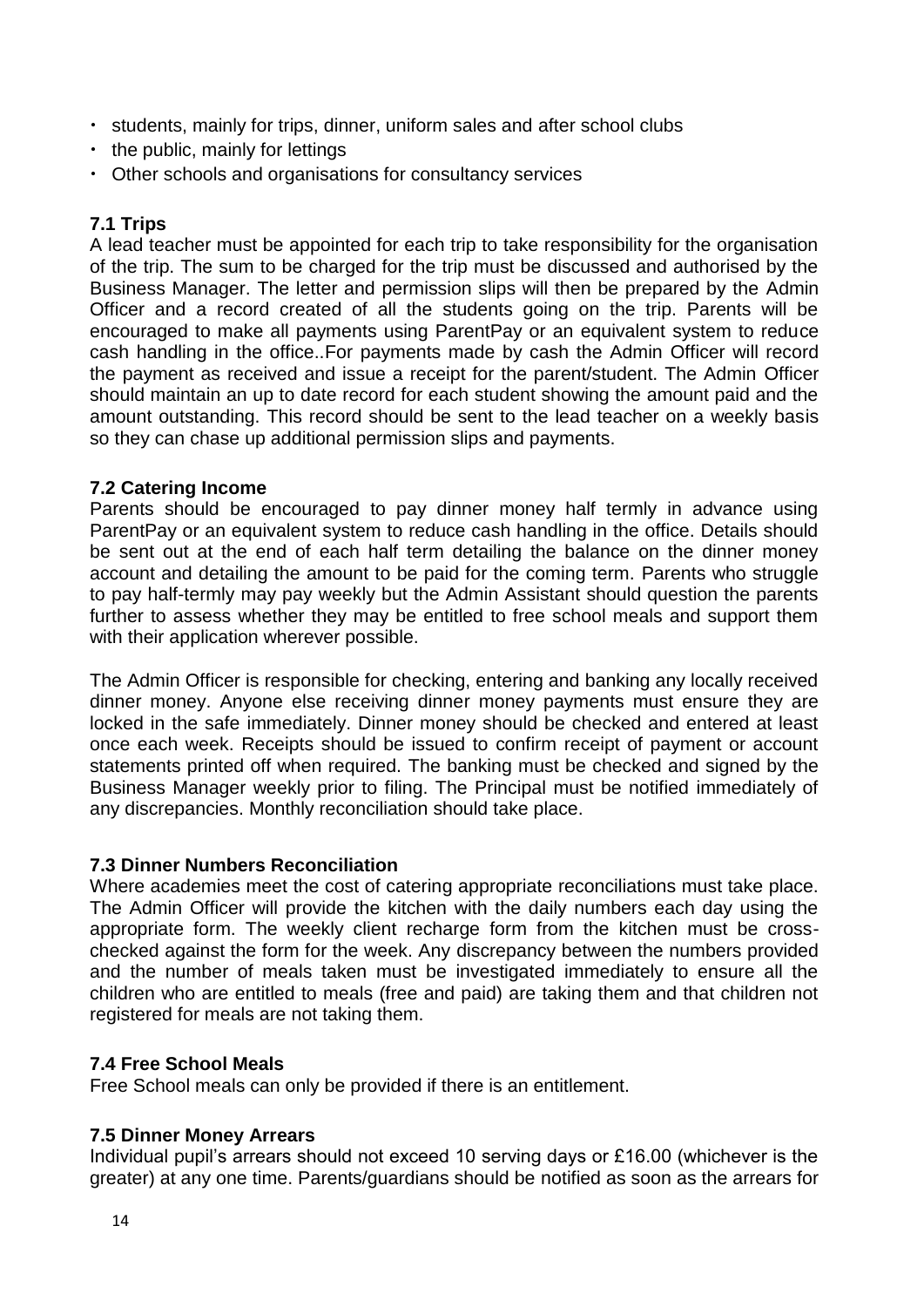the individual pupil are outstanding for 5 serving days. They should receive a second warning after 10 days stating meals have been withdrawn. Meals should only be reinstated when the arrears have been cleared and an advance payment made for the following week. Dinner money arrears cannot be written off without approval from the Principal.

#### <span id="page-15-0"></span>**7.6 Uniform Sales**

The Academy does not sell school uniforms. However, as small stock of uniforms is held for emergency purposes.

The Admin Officer is responsible for any uniform sales. Sales must be listed in a stock book and the totals banked must match with the items and revenue listed on the spreadsheet. Monies should be banked weekly unless there are insufficient funds to justify this. The print out and banking must be cross-checked and signed by the Business Manager. A termly stock count must be carried out by the Admin Assistant and any discrepancies between the stock book and actual stock levels brought to the attention of the Business Manager. Online ordering using ParentPay or equivalent system linked to an online uniform shop should be encouraged where possible to reduce cash handling in the office and reduce the need for stock levels to be maintained in school. Parents without access to the internet should make payment at the time of placing their order.

#### <span id="page-15-1"></span>**7.7 Music Tuition**

The Admin Officer is responsible for collecting music tuition monies each term. Tuition should be set up on the Financial Management System as a club. Where possible parents should be encouraged to make online payment using ParentPay or an equivalent system to reduce cash handling in the office. The print-out and banking must be cross checked and signed by the Business Manager.

#### <span id="page-15-2"></span>**7.8 Clubs**

The Admin Officer is responsible for the activity club sign-ups. Payment should be collected at the time of booking the club and all income must be recorded on the Financial Management System. The print out and banking must be cross-checked and signed by the Business Manager.

#### <span id="page-15-3"></span>**7.9 School Journey**

The Admin Officer is responsible for the monetary controls for school journey. Where possible parents should be encouraged to make online payment using ParentPay or an equivalent system to reduce cash handling in the office. All contributions received must be recorded on the Financial Management System. The print out and banking must be cross-checked and signed by the Business Manager.

#### <span id="page-15-4"></span>**7.10 Lettings**

The Business Manager is responsible for maintaining records of bookings of facilities and for identifying the sums due from each organisation. The invoice should be raised by the Admin Assistant and payment collected, ideally in advance except in the case of regular bookings by school parents.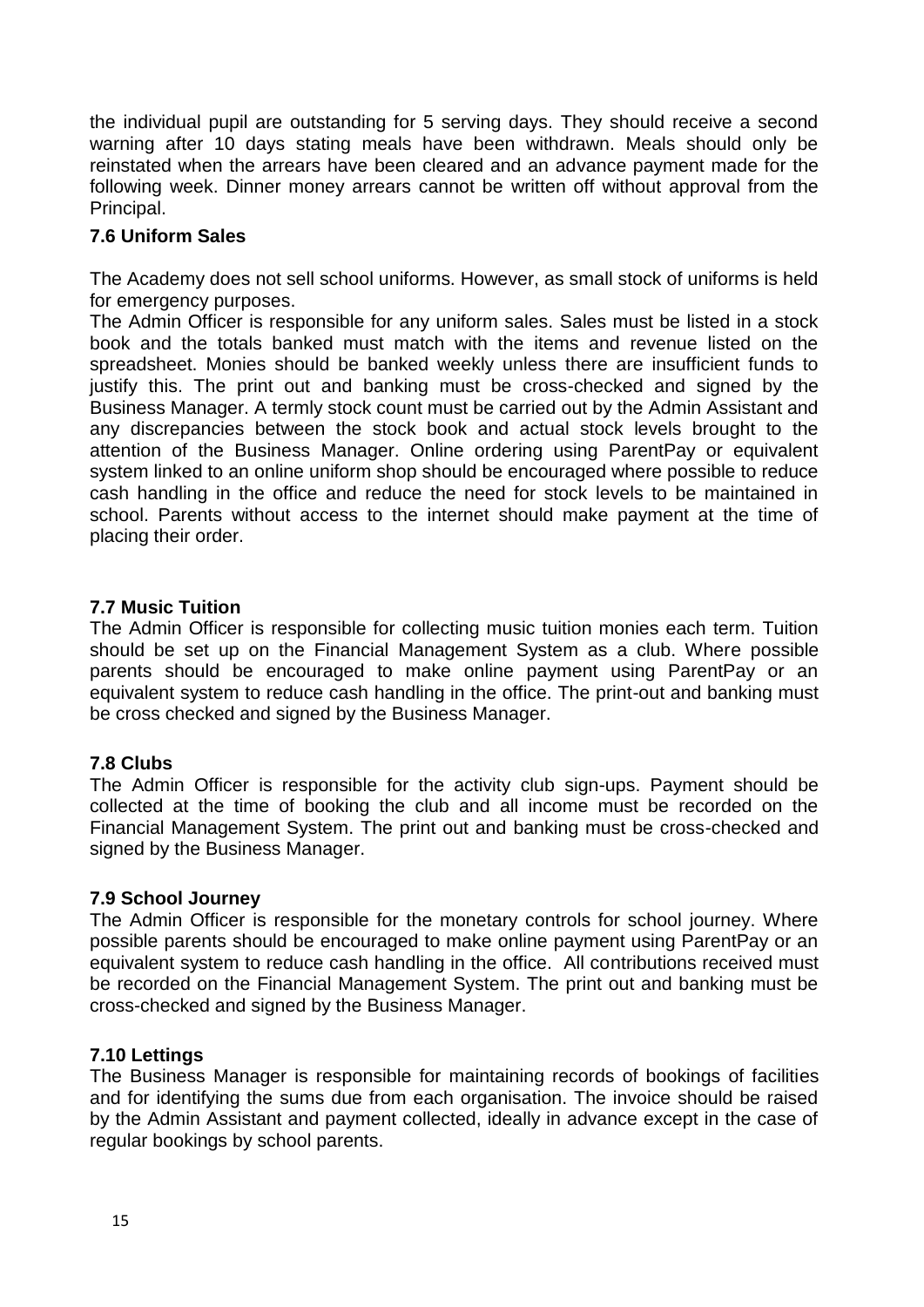#### <span id="page-16-0"></span>**7.11 Online Payments**

Online secure payments should be encouraged and facilitated where possible to reduce cash handling and reconciled against the Financial Management System weekly.

#### <span id="page-16-1"></span>**7.12 Debts**

No debts should be written off without the express approval of the Principal/Executive Director (the EFA's prior approval is also required if debts to be written off are above the value set out in the annual funding letter).

#### <span id="page-16-2"></span>**7.13 Custody**

Receipts should be issued for all cash and cheques received where no other formal documentation exists. All cash and cheques must be kept in the safe prior to banking. Banking should take place every week or more frequently if the sums collected exceed the £2,500 (insurance limit on the office safe).

#### <span id="page-16-3"></span>**7.14 Sales Ledger**

Monies collected must be banked in their entirety in the appropriate bank account. The Admin Officer is responsible for listing all local income which has been banked and recorded on the Financial Management System. The sales ledger will be reconciled against the bank account each month and certified by the Business Manager.

## <span id="page-16-4"></span>**8. Cash Management**

#### <span id="page-16-5"></span>**8.1 Bank Accounts**

The opening of all accounts must be authorised by the MAT Board. The Academy has 2 bank accounts – a current account and a deposit account. The account signatories are:-

Executive Director **Principal** Deputy Principal Member of SLT Member of SLT

#### <span id="page-16-6"></span>**8.2 Deposits**

Particulars of any deposit must be entered on a copy paying-in slip, counterfoil or listed in a supporting book. The details should include:

- the amount of the deposit and
- a reference, such as the number of the receipt or the name of the debtor.

#### <span id="page-16-7"></span>**8.3 Payments and withdrawals**

All cheques and other instruments authorising withdrawal (including BACs payments) from academy bank accounts must bear the signatures of any two of the authorised signatories. This provision applies to all accounts, public or private, operated by or on behalf of the governing body of the academy. Authorised signatories must not sign a cheque relating to goods or services which they have also ordered.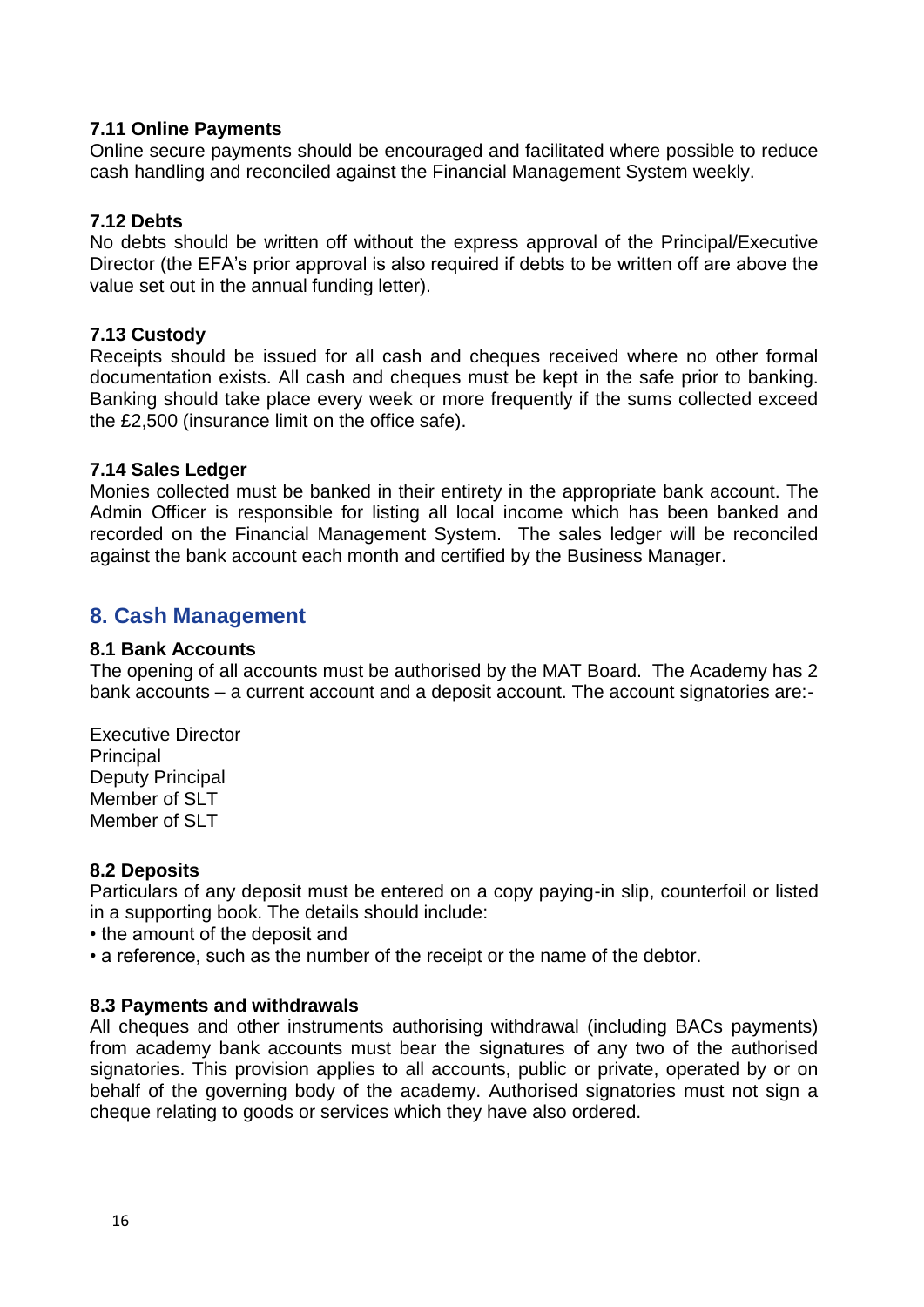#### <span id="page-17-0"></span>**8.4 Administration**

The Business Manager must ensure bank statements are received regularly and that reconciliations are performed at least on a monthly basis. Reconciliation procedures must ensure that:

• all bank accounts are reconciled to the academy's cash book;

• reconciliations are subject to an independent monthly review carried out by the Responsible Officer or Principal and adjustments arising are dealt with promptly.

#### <span id="page-17-1"></span>**8.5 Academy Charge Cards**

The Academy may have a charge card to assist with best value during procurement. All card holders should be nominated procurement officers.

The charge card should only be used when cheque or BACs payments are not possible. Purchases must be recorded in the Financial Management System and entered into the charge card register held by each individual. Receipts (including VAT receipts) must be retained and matched to the charge card statement for reconciliation by the Business Manager each month.

Where it may be deemed necessary to make such purchases of goods & services through this method, the following guidelines must be followed.

- The purchasing card must only be issued in the name of the academy school and made available to designated members of staff as approved by the Governors. Currently Headteacher/Executive Headteacher & Business Manager.
- Cards must be kept in a secure place at all times and will be the responsibility of the designated cardholders (i.e. Headteacher/Executive Head and Business Manager).
- Cards should only be used for purchases up to a limit of £1500 for any one transaction.
- Cardholders must ensure they seek the approval of the budget holders before making any purchases and that there is sufficient funds in the accounts to finance the purchase.
- Cardholders must ensure that they obtain full VAT receipts/invoices for all purchases made.
- All invoices must be in the name of the Academy school only and backed up with an approved order requisition.
- When purchasing goods or services using the internet, the academy school should ensure that the site is secure and an order confirmation is printed and kept with all other purchase documentation.
- Cash must not be withdrawn using the purchasing card at any time.
- All documentation relating to debit card transactions should be kept in a separate file for accounting and reconciliation purposes, at the end of each month when the bank reconciliation is performed.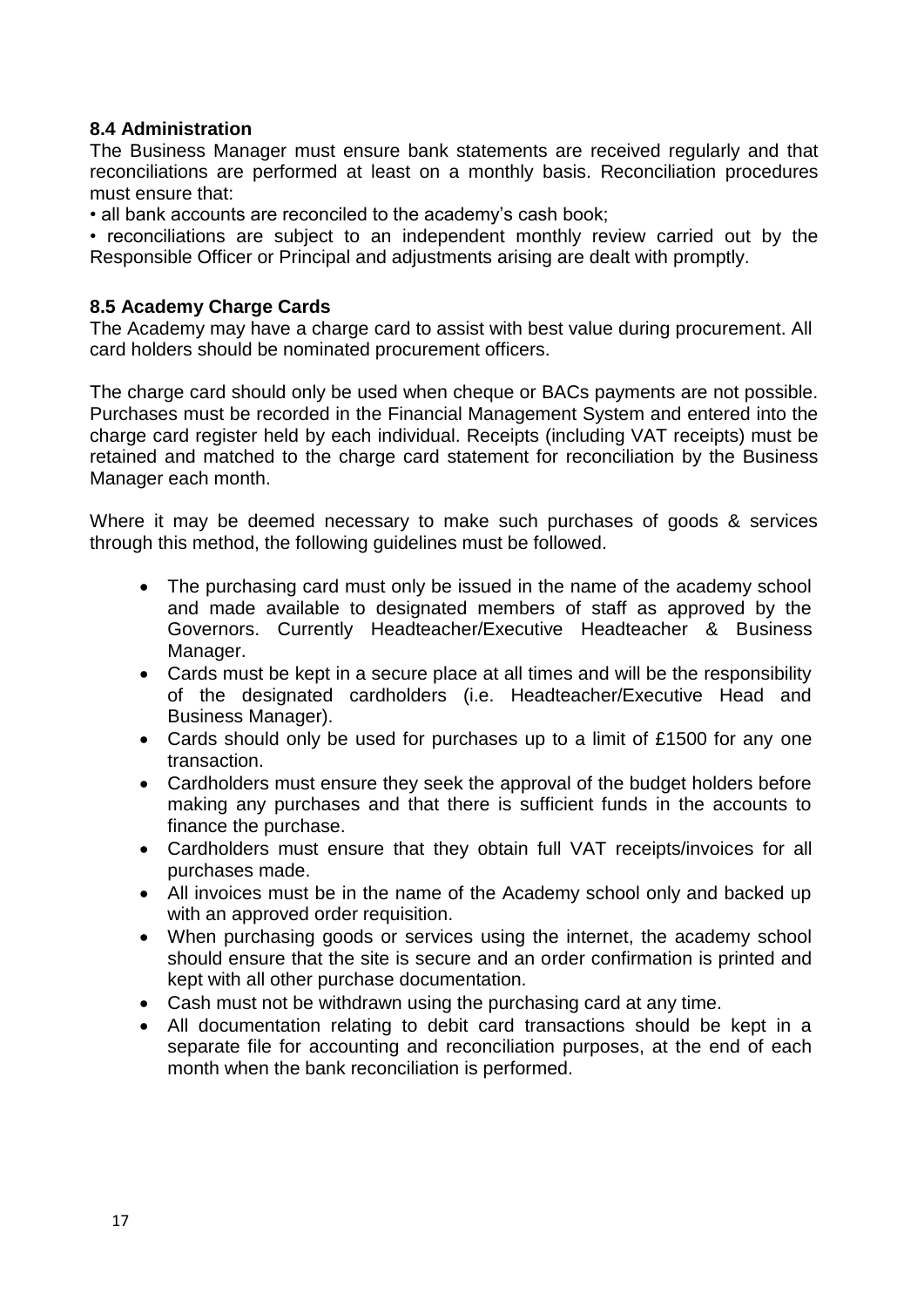#### <span id="page-18-0"></span>**8.6Petty Cash Accounts**

The academy maintains a maximum cash balance of £100. The cash is administered by the Administration Officer or Business Manager and is kept in the safe. Petty Cash will be accounted for as follows:-

- Petty cash will be reimbursed at least once a month, ensuring that cash in hand plus paid expenditure vouchers equal the amount of the float or £100. The petty cash account cannot be overdrawn.
- All approved payment vouchers together with relevant receipts must be summarised by the Designated Officer (Business Manager or Administration Officer ) and presented to the Executive Headteacher or Head of School for approval at time of reimbursement, together with a statement of cash in hand .
- The Designated Officer will then reimburse the float to the total value of the expense claims presented at that time, to restore the Float to its original amount.
- Reimbursement of Petty Cash is permitted from the school meals or breakfast club takings for reasons of time, convenience and security. This is allowed by raising a cheque made payable to Scientia Academy , which should be promptly banked with school takings
- All payments from the petty cash must be supported by an authorised petty cash voucher and relevant receipts, showing date of payment, description of payment and amount of payment.
- The voucher must be approved by a member of the Senior Management team (SMT) before payment and the person receiving the cash must also sign on receipt of cash.
- All expenditure must be recorded on the Financial Management System Corero on a monthly basis to ensure all expenditure is accounted for.
- No single cash payment for any individual transaction should exceed £40. Higher value payments should be made by cheque or BACS directly from the main bank account as a cash book payment.
- VAT cannot be claimed against petty cash items.
- The Petty Cash should be spot checked on a periodic basis by an appropriate officer to ensure that it is operating efficiently and procedures are correctly followed.
- the Petty Cash Float should be reviewed annually to determine whether the amount set meets the school's operating needs.
- Any changes to the current float set must be authorised by Governors and recorded in the minutes of the particular meeting.
- The only deposits to petty cash should be from cheques cashed specifically for the purpose. The receipt should be recorded in the petty cash system with the date, amount and a reference, normally the cheque number, relating to the payment. All other cash receipts for whatever reason should be paid directly into the bank.

#### <span id="page-18-1"></span>**8.11 Cash Flow Forecasts**

The Business Manager is responsible for preparing cash flow forecasts to ensure that the academy has sufficient funds available to pay for day to day operations. If significant surplus balances can be foreseen, steps should be taken to invest the extra funds using the deposit accounts.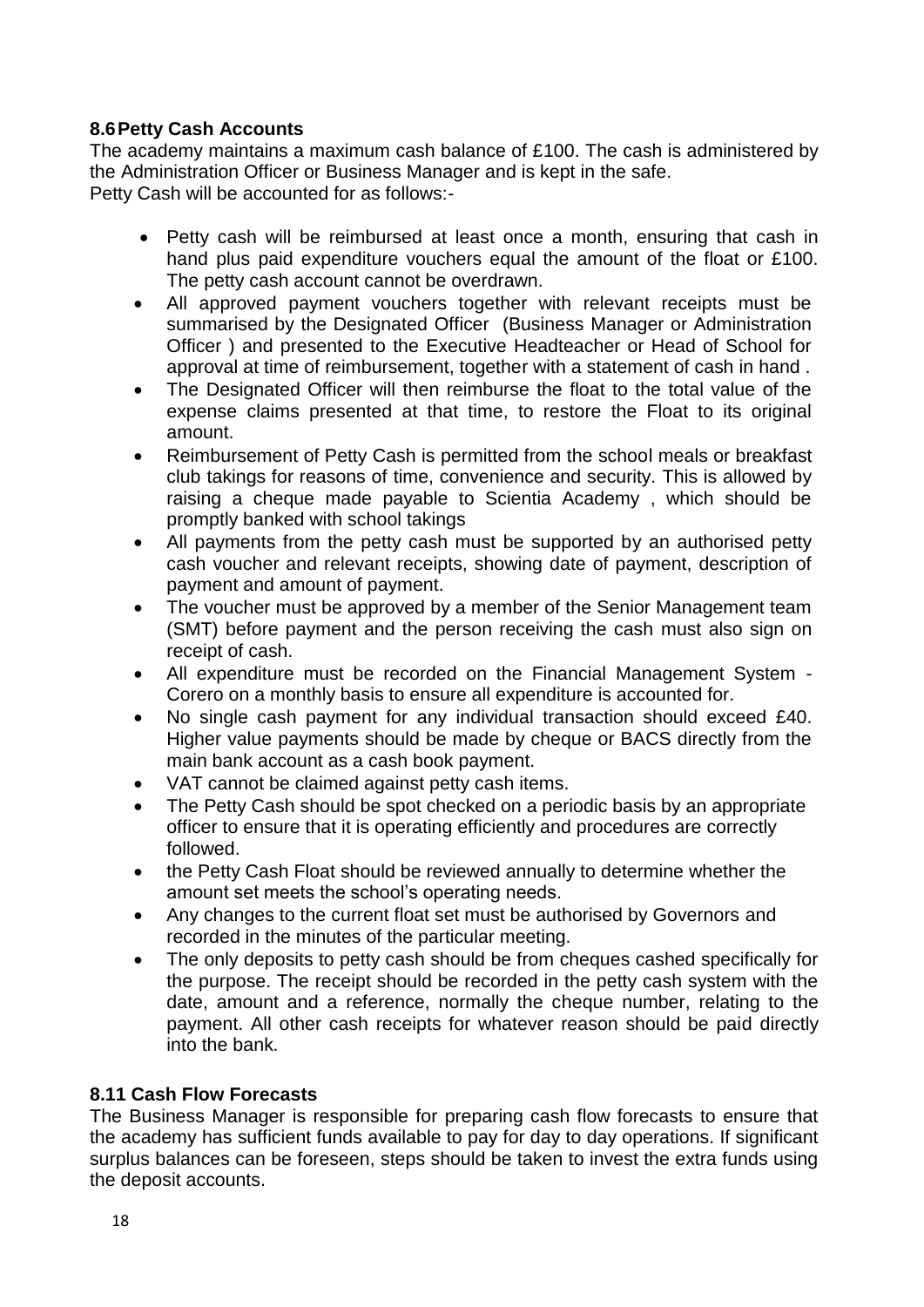The academy aims to manage its cash balances to provide for the day-to-day working capital requirements of its operations, whilst protecting the real long-term value of any surplus cash balances against inflation. Guiding Principals are as follows:-

- To ensure adequate cash balances are maintained in the current account to cover day-to-day working capital requirements
- Regular cash flows are to be prepared and monitored to ensure there are adequate liquid funds to meet all payroll related commitments and outstanding supply creditors that are due for payment.

## <span id="page-19-0"></span>**9. Fixed assets**

#### <span id="page-19-1"></span>**9.1 Fixed Asset Register**

All items purchased with a value over the academy's capitalisation limit of £2,000 must be entered in the fixed asset register. The asset register should include the following information:

- asset description
- asset number
- serial number
- date of acquisition
- asset cost

• source of funding (% of original cost funded from EFA grant and % funded from other sources)

- expected useful economic life
- depreciation
- current book value
- location
- name of member of staff responsible for the asset

Assets over £2,000 should be permanently and visibly marked as the academy's property, labelled and added to the inventory which is checked annually. The inventory should include:-

- asset description
- asset number
- serial number
- date of acquisition
- asset cost
- expected useful economic life
- location
- name of member of staff responsible for the asset

The Asset Register and Inventory helps:

- ensure that staff take responsibility for the safe custody of assets;
- enable independent checks on the safe custody of assets, as a deterrent against theft or misuse;
- to manage the effective utilisation of assets and to plan for their replacement;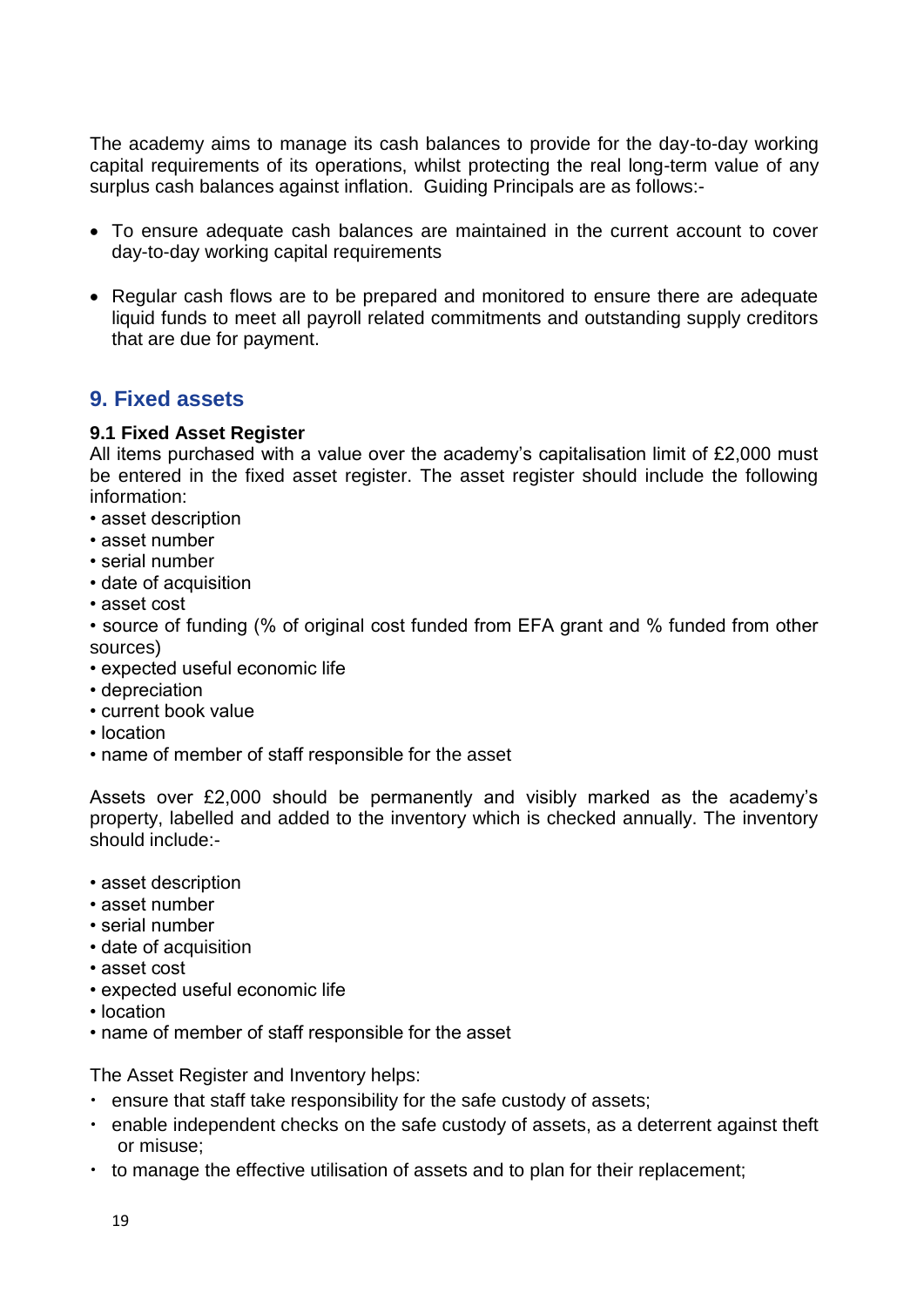- help the external auditors to draw conclusions on the annual accounts and the academy's financial system and
- support insurance claims in the event of fire, theft, vandalism or other disasters.

#### **9.2 Depreciation**

Depreciation on assets is as follows:-

| <b>Buildings</b>                         | 2%                |
|------------------------------------------|-------------------|
| <b>Furniture and Equipment</b>           | 25% straight line |
| <b>Fixtures and Fittings</b>             | 20% straight Line |
| <b>Computer Equipment &amp; Software</b> | 33% straight line |

#### <span id="page-20-0"></span>**9.3 Security of assets**

Stores and equipment must be secured by means of physical and other security devices. Only authorised staff may access the stores.

All the items in the fixed asset register or inventory should be permanently and visibly marked as the academy's property and there should be a regular (at least annual) count by someone other than the person maintaining the register. Discrepancies between the physical count and the amount recorded in the register should be investigated promptly and, where significant, reported to the governing body. Inventories of academy property should be kept up to date and reviewed regularly. Where items are used by the academy but do not belong to it this should be noted.

#### <span id="page-20-1"></span>**9.4 Disposals**

Items which are to be disposed of by sale or destruction must be authorised for disposal by the Executive Headteacher and, where significant, should be sold following competitive tender. The academy must seek the approval of the EFA in writing if it proposes to dispose of an asset for which capital grant in excess of £20,000 was paid.

Disposal of equipment to staff is not encouraged, as it may be more difficult to evidence the academy obtained value for money in any sale or scrapping of equipment. In addition, there are complications with the disposal of computer equipment, as the academy would need to ensure licences for software programmes have been legally transferred to a new owner.

The academy is expected to reinvest the proceeds from all asset sales for which capital grant was paid in other academy assets. If the sale proceeds are not reinvested then the academy must repay to the EFA a proportion of the sale proceeds. All disposals of land must be agreed in advance with the Secretary of State.

#### <span id="page-20-2"></span>**9.5 Loan of Assets**

Items of academy property must not be removed from academy premises without the authority of the Head of Department. A record of the loan must be recorded in a loan book and booked back into the academy when it is returned.

If assets are on loan for extended periods or to a single member of staff on a regular basis the situation may give rise to a 'benefit-in-kind' for taxation purposes. Loans